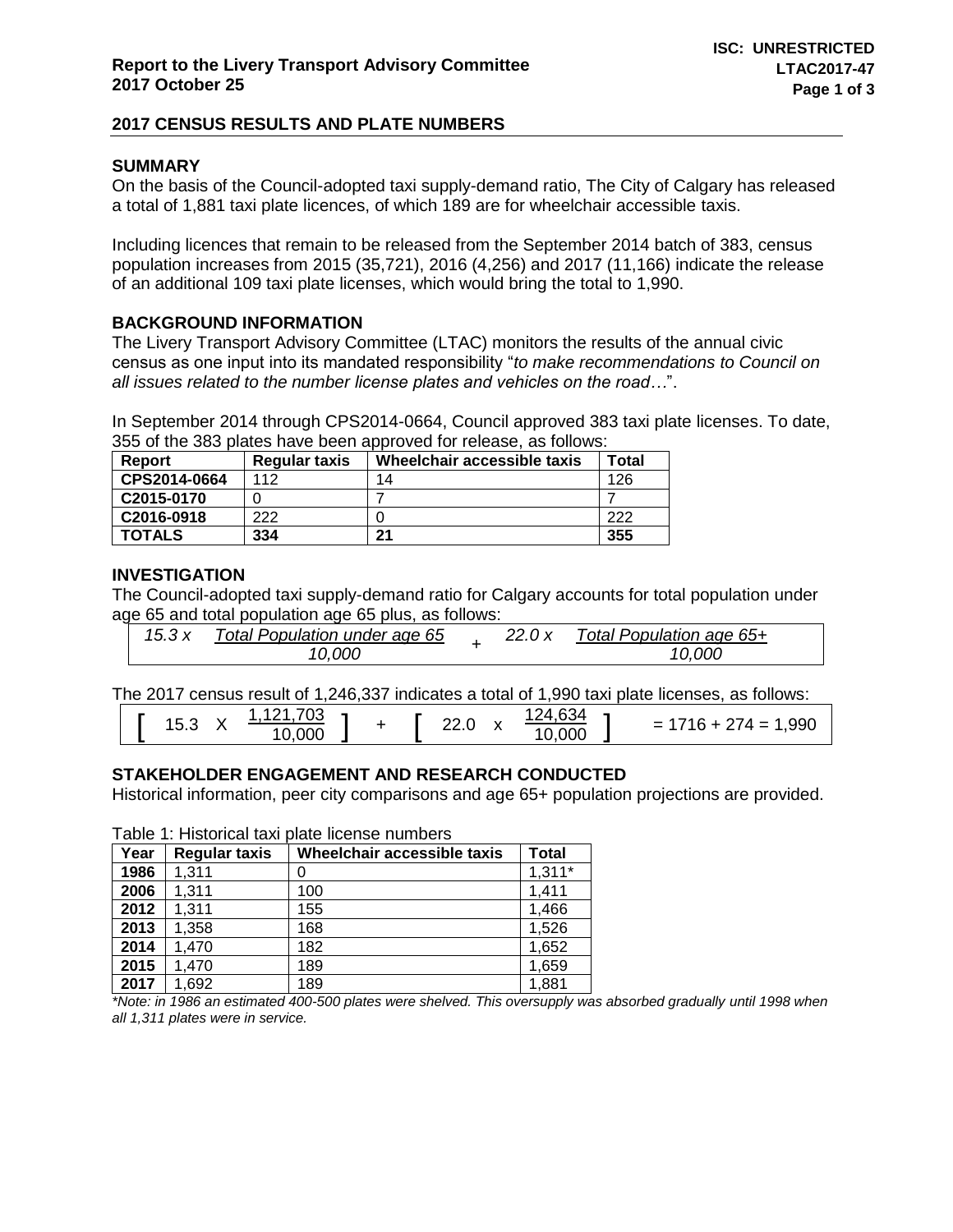### **2017 CENSUS RESULTS AND PLATE NUMBERS**

| <b>1 apro 2. Canadian poor ony tani hoonooo por 10,000 population companion</b> |            |                              |                     |  |  |
|---------------------------------------------------------------------------------|------------|------------------------------|---------------------|--|--|
| City                                                                            | Population | Taxi licences                | Licences per 10,000 |  |  |
|                                                                                 |            |                              | Population          |  |  |
| Montreal                                                                        | 1,988,243  | 4,429 (incl. 300 accessible) | 22.3                |  |  |
| Toronto                                                                         | 2,800,000  | 5,205 (incl. 529 accessible) | 18.6                |  |  |
| Calgary                                                                         | 1,246,337  | 1,881 (incl. 189 accessible) | 15.1                |  |  |
| Edmonton                                                                        | 899,447    | 1,330 (incl. 95 accessible)  | 14.8                |  |  |
| Ottawa                                                                          | 934,243    | 1,188 (incl. 187 accessible) | 12.7                |  |  |
| Vancouver                                                                       | 631,486    | 687 (incl. 133 'dual')       | 11.3                |  |  |
| Saskatoon                                                                       | 246,376    | 210                          | 8.5                 |  |  |

| Table 2: Canadian peer city taxi licences per 10,000 population comparison |  |  |  |
|----------------------------------------------------------------------------|--|--|--|
|                                                                            |  |  |  |

*Source: agency website content and March 2017 agency-to-agency correspondence*

Figure 1: American city comparison: taxis per 10,000 and percent households without a car



Source[: http://vancouver.ca/files/cov/hara-report-framework-for-choice.pdf;](http://vancouver.ca/files/cov/hara-report-framework-for-choice.pdf) Calgary data point (6% households with zero cars; 15.1 taxis per 10,000) added separately. Source for 6% Calgary households with zero cars: [http://www.calgary.ca/Transportation/TP/Documents/forecasting/Changing%20Travel%20Behaviour%20in%20the%2](http://www.calgary.ca/Transportation/TP/Documents/forecasting/Changing%20Travel%20Behaviour%20in%20the%20Calgary%20Region_v1_forWeb_2013-06-04.pdf) [0Calgary%20Region\\_v1\\_forWeb\\_2013-06-04.pdf\)](http://www.calgary.ca/Transportation/TP/Documents/forecasting/Changing%20Travel%20Behaviour%20in%20the%20Calgary%20Region_v1_forWeb_2013-06-04.pdf).